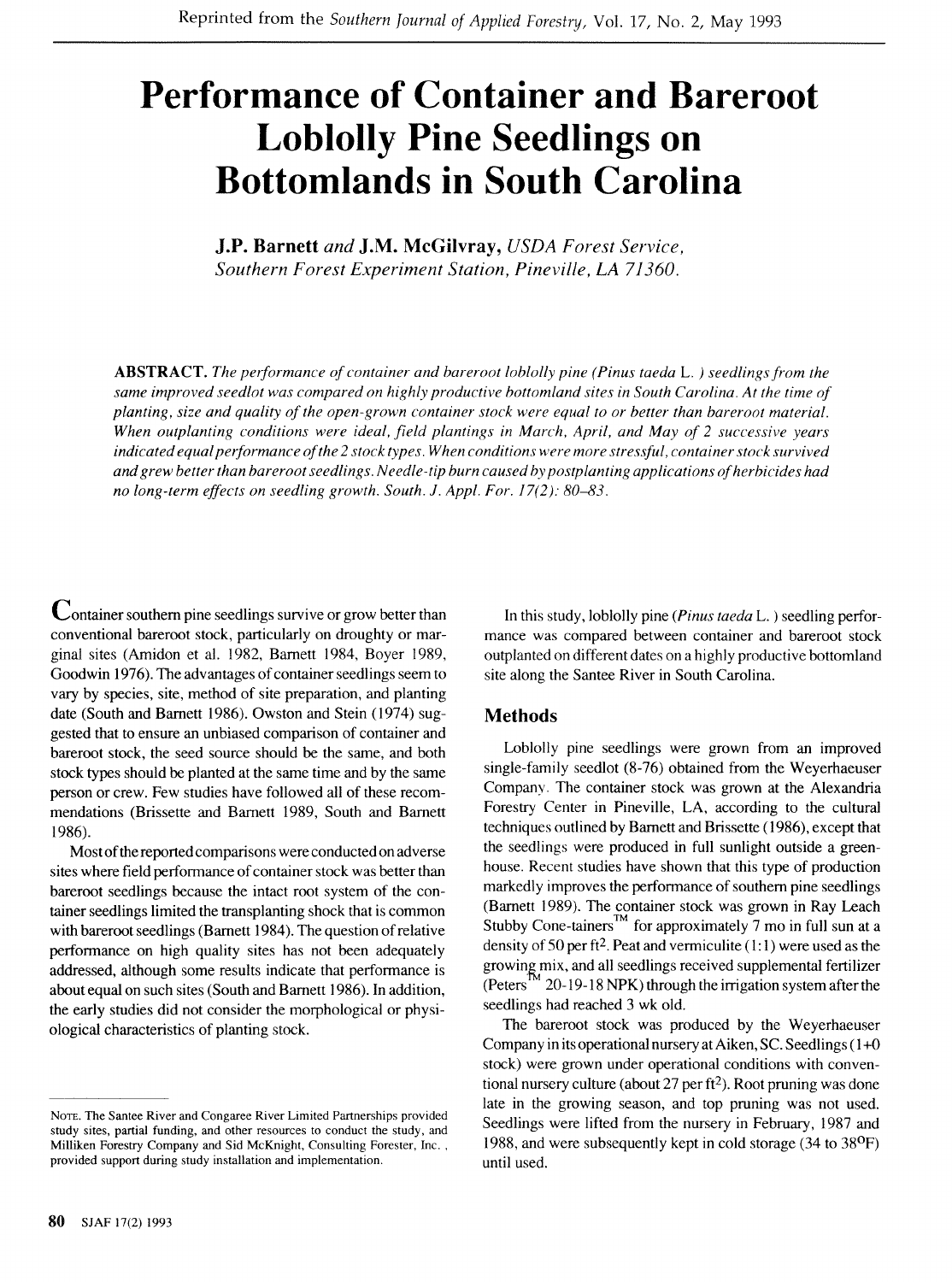All seedlings were characterized at the time of outplanting by determining height, root collar diameter, and root and shoot dry weights of 10 seedlings per treatment replication. Although about 3,000 seedlings were outplanted for each treatment combination, only five 100-seedling plots (replications) were used to evaluate field performance. Container seedling and bareroot stock were planted on three different dates: March, April, and May in two successive years, 1987 and 1988. The large outplantings were used so that longer term growth plots could be followed.

The study site is in southern ClarendonCounty, SC. The soils are a silty clay belonging to the Tawcaw Series and are members of the fine, kaolinitic thermic family of Fluvaquentic Dystrochrepts. They are characterized by slow permeability and slow runoff, with high available water capacity and 5 to 7% organic matter. This Coastal Plain river bottom is typical of many very high site index lands (> 120 ft at 50 yr) in the South. The planting site is below the Lake Marion Dam and may be flooded with 1 to 5 ft of water several times a year when dam gates are opened to relieve high water levels. Flooding normally occurs between the middle of December and the end of March each year, with each inundation lasting from one to several weeks. Planting dates in March, April, and May were selected because of these traditional flooding dates.

The sites were clearcut in the year before planting and were disked and bedded in the fall before planting. All planting was by hand using dibbles. Herbaceous competition rapidly colonized the planting sites, and aerial applications of sulfometuron  $methyl (Oust<sup>TM</sup>)$  and metsulfuron methyl (Arsenal $^{TM}$ ) were used to reduce the levels of competition. Michael (1985) discussed the effectiveness of these treatments on a nearby site.

The study design was a randomized block with five replications of the treatment (seedling type times planting date combination) and was blocked by year of planting. Statistical significance was tested at the 0.05 level. Treatment effects and their interactions were statistically significant. Significant differences are indicated for the field performance data.

## **Results And Discussion**

#### **1987 Plantings**

Initial Morphology. —Initial seedling size of both container and bareroot seedlings was determined at the time of planting (March 19, April 15, and May 12, 1987). Measurements included height (before flush) and length of new growth (flush) of container stock, diameter at root collar, and dry weight of shoots and roots (Table 1). Bareroot seedlings were held in cold storage from the time of lifting (February), but some morphological characteristics did differ among the planting dates. Container stock was larger than bareroot material in every characteristic measured. Because the container seedlings were held in a greenhouse instead of cold storage, flushes ofnew height growth occurred between lifting dates. The lengths of new shoot growth at planting time averaged 33,105, and 140 mm, respectively, for the March, April, and May plantings comprising 33, 37, and 7 1 % increases, respectively, in dry weight of container stock shoots compared with that of bareroot stock. The greatest difference between container and bareroot stock was in root dry weights. Container roots were 108 to 122% heavier than the roots of comparable operationally lifted bareroot stock (Table 1).

Seedling Performance. - Both stock type and planting date influenced seedling survival. In all cases, container stock survived equally as well or better than bareroot stock (Figure 1). However, the differences between the two stock types increased as planting was delayed from March to May-from 6% for March to I6 and 45% for April and May, respectively.

Seedling heights varied by stock type and planting date. Here again, the container stock was larger, and the differences in height increased as planting was delayed from March to May (Figure 1). This difference reflects the growth of container stock between March and May. Seedling diameters were greater for container than for bareroot stock.

Herbicide Damage. —The herbicide Arsenal<sup>TM</sup> (0. 25 lb ai/ ac) was applied in early June to control the rapidly developing

#### **Table 1. Initial morphological characteristics of loblolly pine seedlings at the time of planting.**

|               | Container stock |        |                      |       |                    | Bareroot stock              |                |       |                    |                            |
|---------------|-----------------|--------|----------------------|-------|--------------------|-----------------------------|----------------|-------|--------------------|----------------------------|
|               | Total<br>height | Height |                      |       |                    |                             |                |       |                    |                            |
|               |                 | Flush  | Before flush<br>(mm) | Diam. | O.D. top<br>weight | O.D. root<br>weight<br>(mg) | Height<br>(mm) | Diam. | O.D. top<br>weight | O.D root<br>weight<br>(mg) |
|               |                 | 1987   |                      |       |                    |                             |                |       |                    |                            |
| Planting date |                 |        |                      |       |                    |                             |                |       |                    |                            |
| March         | 326             | 33     | 293                  | 3.9   | 2,570              | 911                         | 241            | 3.5   | 1,927              | 414                        |
| April         | 395             | 105    | 290                  | 4.0   | 3,009              | 957                         | 259            | 3.5   | 2.198              | 460                        |
| May           | 452             | 140    | 312                  | 3.9   | 3.265              | 930                         | 247            | 3.4   | 1,912              | 418                        |
|               |                 | 1988   |                      |       |                    |                             |                |       |                    |                            |
| March         | 328             | 4      | 324                  | 4,1   | 3.096              | 1,251                       | 270            | 3.6   | 2,342              | 557                        |
| April         | 356             | 29     | 327                  | 4.4   | 3.219              | 1.205                       | 271            | 3.9   | 2,799              | 624                        |
| May           | 350             | 28     | 322                  | 4.4   | 3.149              | 1.210                       | 260            | 3.8   | 2.270              | 478                        |

Note: O.D. = oven-dried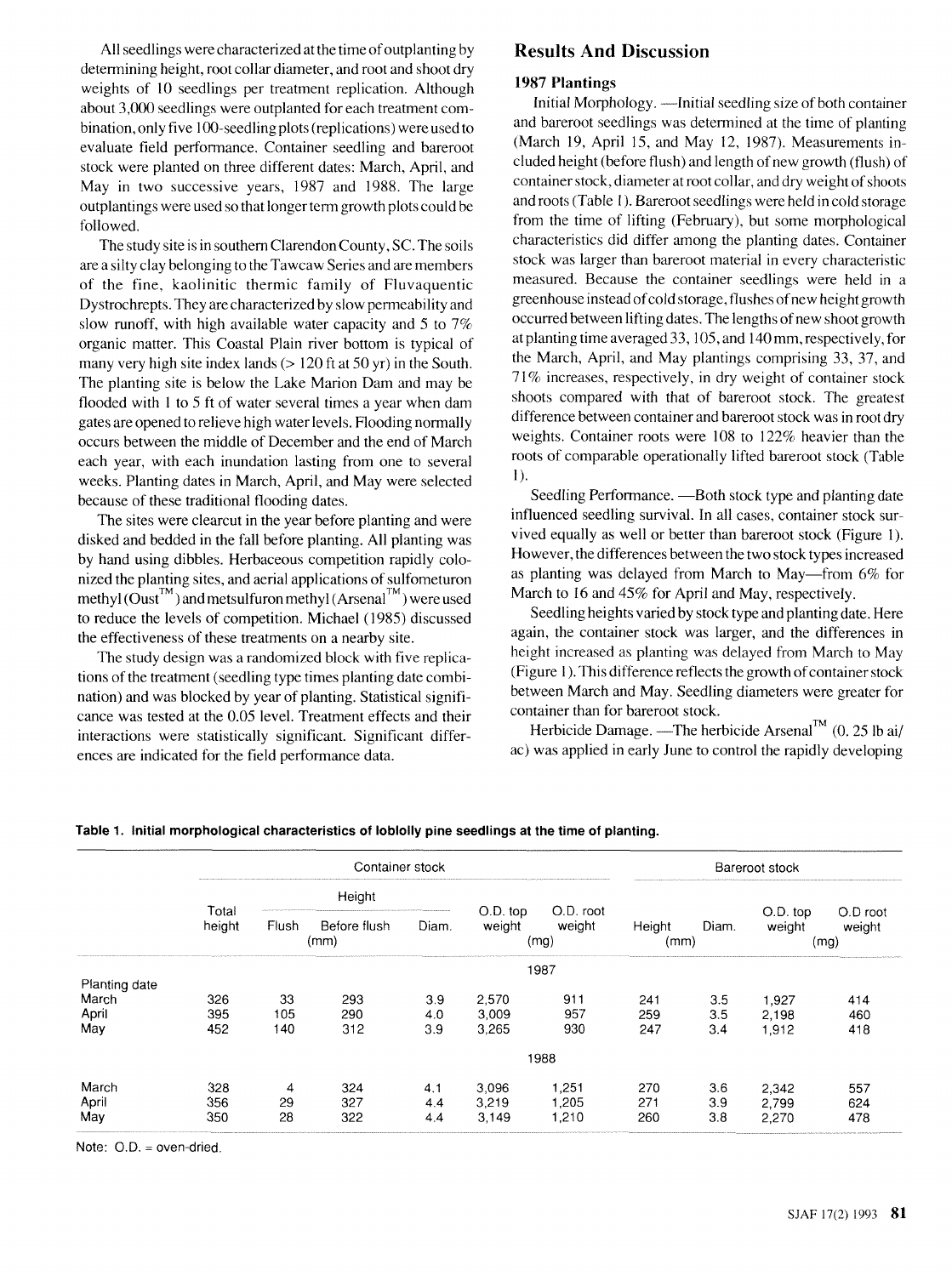

Figure 1. Average seedling performance of loblolly pines planted in the spring of 1987 and 1988 and measured in the following fall. Vertical **lines on bars that overlap within years and measurement parameters are not significantly different at the 0.05 level.**